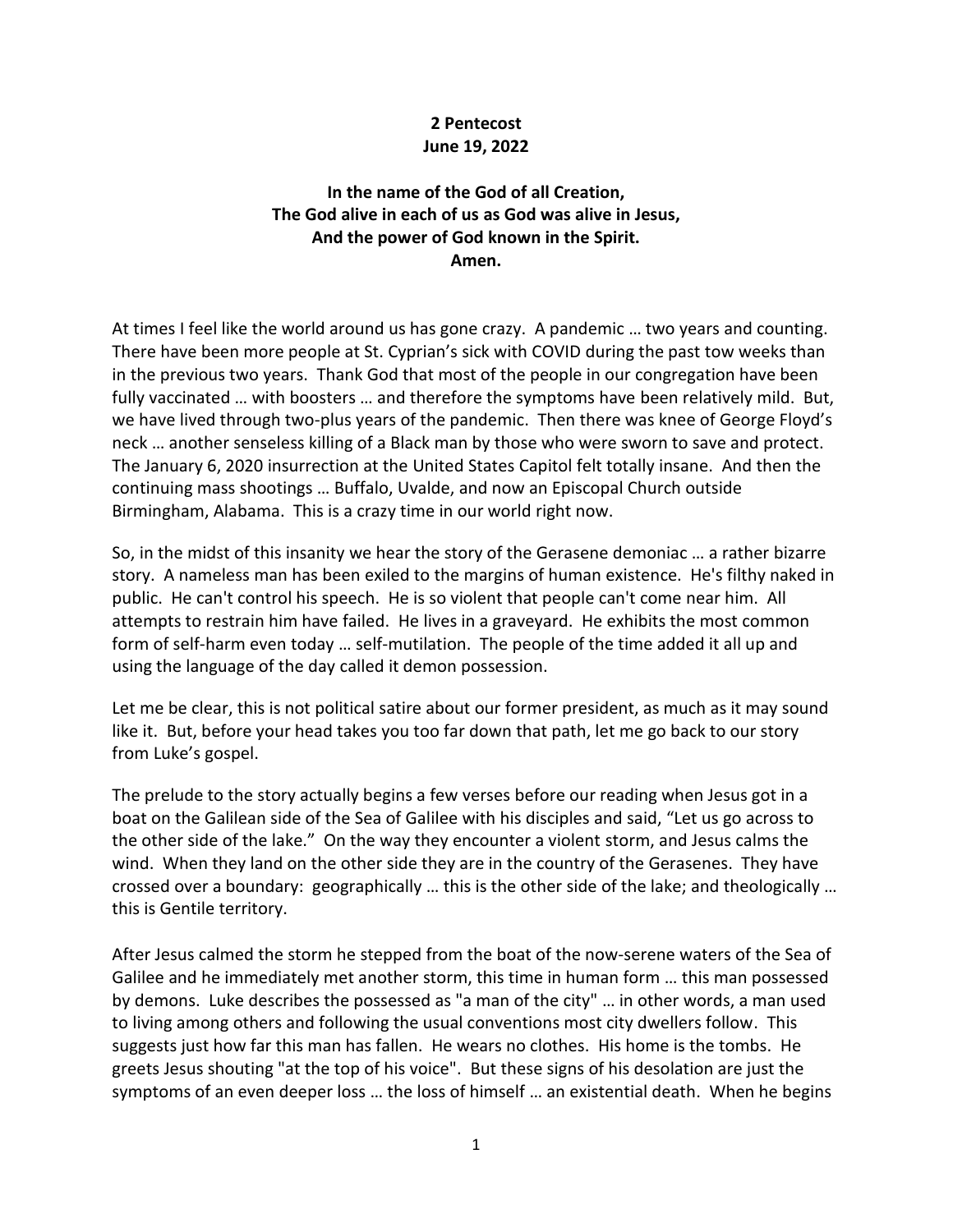to speak, we do not hear the man speak … instead, it is the unclean spirit that manifests itself as multiple demons that speaks. Bound by humans who fear him, bound by demons who possess him, this man has lost almost everything as he is driven far from his home. The graveyard dwelling of the man suggests his feeling of being dead in the midst of the life around him.

This story is about what it means to fall to the bottom of life where all is lost, and life itself becomes a way of death. The man has lost his community … his family … his very own identity. Those who once knew him as friend, colleague, or brother now know him as a community menace and failure … even a threat.

But, don't we all know people who are fighting this same kind of battle … the battle of powers beyond their control? Perhaps it is a brother or sister, a son or daughter, an uncle or aunt … maybe even a parent … or a child. Maybe it is a relative of a neighbor … or a former co-worker … or maybe the nameless person you encounter on the street. However small our world may seem, most of us know someone … or know OF someone … who lives in a world similar to the Gerasene demoniac … people possessed by a force beyond their control.

Many of you pass the Zora Neale Hurston Park on the corner of US1 and King Street on the way to church. Very often there is man there … his name is Carlos … who can be seen shadow boxing, or gesturing wildly, or just walking up and down talking to no one that we can see. His shopping cart full of his possessions sits next to a concrete bench, and when it rains, he moves his belongings over to the pawn shop with an overhang that keeps some of his stuff dry. Obviously, Carlos is suffering from demon possession … the demon of mental illness of one kind or another.

We do not have to look far in our world today to find people whose lives have been captured by the demon of mental illness. They lose the capacity to self-regulate and in the process begin to move … or get forced … to the edge of our world.

When I served St. Mark's Episcopal Church in Toledo, Ohio we had such a man in our congregation. His name is David … and David lived with schizophrenia. David would sometimes talk to the voices he heard speaking to him … often with loud profanity … sometimes even while I was preaching my sermon.

David had grown up in a nearby suburb, earned an engineering degree from the University of Michigan, married and bought a home. But then, in his late twenties, his demon began showing up … he lost his job, then his marriage and home. He tried living with his parents … but that didn't work. So, he ended up in a group home for people with mental and emotional disabilities near the church. David had fallen far … and sadly, he was well aware of it. He had lost his "self" … he had lost his community and his family. However … somehow … he also found St. Mark's.

We could not exorcize David of his demons, but when his medication worked, it did a pretty good job of holding the demon at bay. What St. Mark's was able to do was to provide David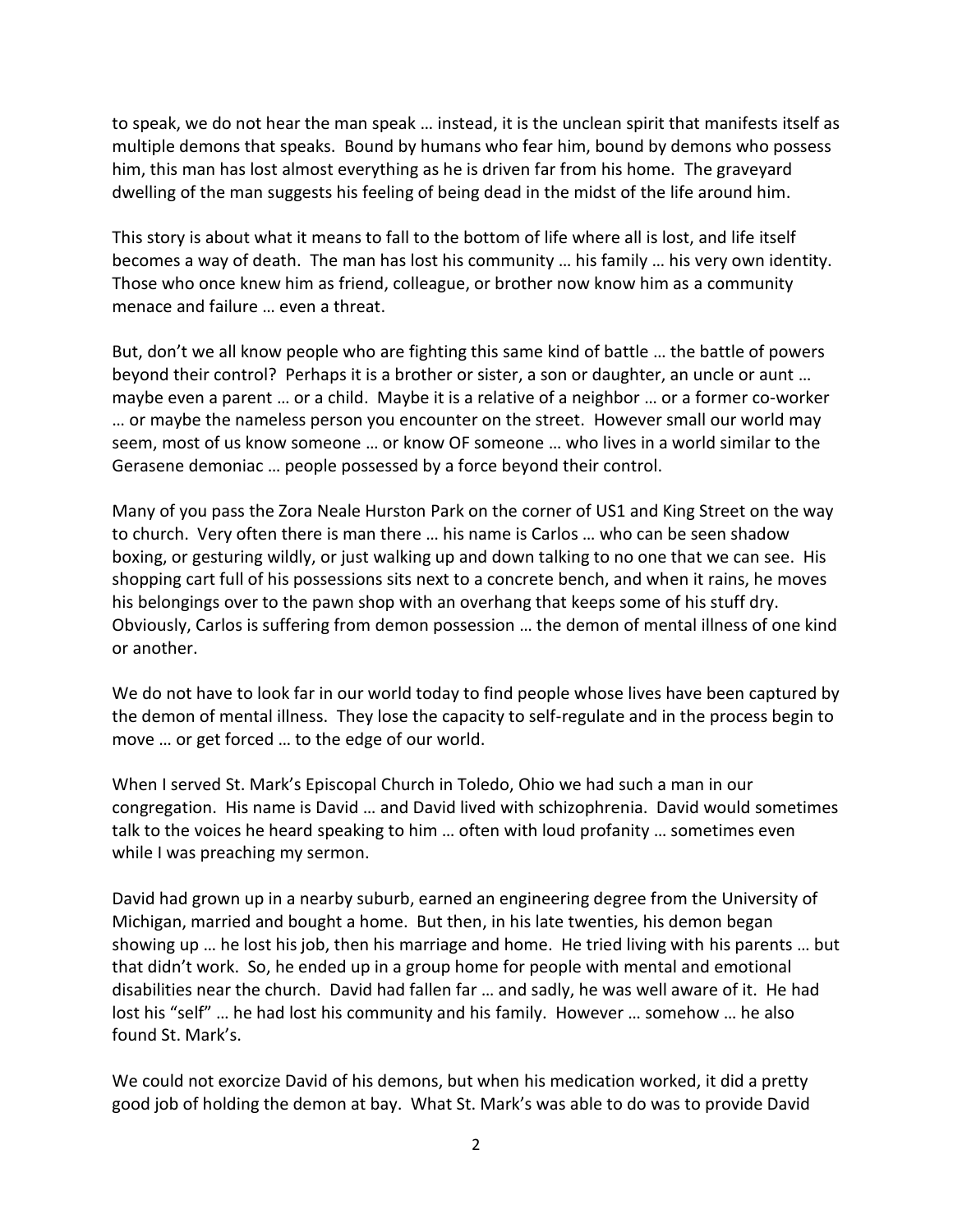with a new community where he was accepted ... and even loved. Most often David sat right in the front row with the children of the congregation … and they delighted in his presence with them. And, when David began talking to his voices out loud in the service, someone in the congregation would usually go sit next to him and gently put an arm around his shoulder. Of course, there were some who were frightened by David when he was acting out, but even they were accepting that it was a demon controlling him … he was still a child of God worthy of God's love, and therefore the community's love as well.

However, mental illness is not the only demon that may drive us into the tombs of life. Perhaps we, ourselves, have known what it is to be at the mercy of powers that have no mercy. They drive us away from all we know and love to the very brink of life … to the graveyard while life goes on all around it.

Luke writes that the people of his town had driven this man "into the wilds" … an interesting word choice, since Jesus too had journeyed into the wilderness where he had battled forces that sought to undercut his unique calling and personhood. Jesus understood what it meant to be in a wilderness.

The story of the calming of the storm on the Sea of Galilee and the exorcism of the demons from the Gerasene demoniac are twin stories … they are about calming the troubles of life. And, when we take seriously what Jesus took seriously, we, too, can be restored with the gift of the calmed waters of inner being and purpose.

We live in a crazy world right now. Often we are powerless over those demons outside ourselves … the pandemic, racism and its deadly consequences in all our lives, political divisions, mass shootings by people who have obviously lost their senses. However, we can keep those demons from possessing our lives by seeking the calm reserves each of us has deep in our being. When we are grounded in a faith of a loving God … the God in whose image we have been created … just as Jesus was created in that image … we can calm the storms in our hearts and souls, and we can address the demons with a calm power that can bring us the same fullness of life that the Gerasene demoniac received.

I'm convinced that we all live … or have lived … with demons in our lives at one time or another. Anger and resentment are demons when they hold a power over us. Prejudices such as racism and homophobia are demons when they hold us prisoners. Addictions of all sorts are demons because we lose our "self" to them. Yet, we too can know the experience of casting out those demons. We too can know the experience of re-entering life fully clothed and in our "right mind."

There are other characters in this story … the people from the nearby towns and farms who came to see what has happened to the man. Interestingly, they respond with fear. Rather than rejoice that this man's demons have been exorcized, they hurry Jesus back into his boat and gratefully see him gone. We humans get so used to the patterns of our lives … the dysfunctions, the failures, the unresolved problems … that we sometimes resign ourselves to